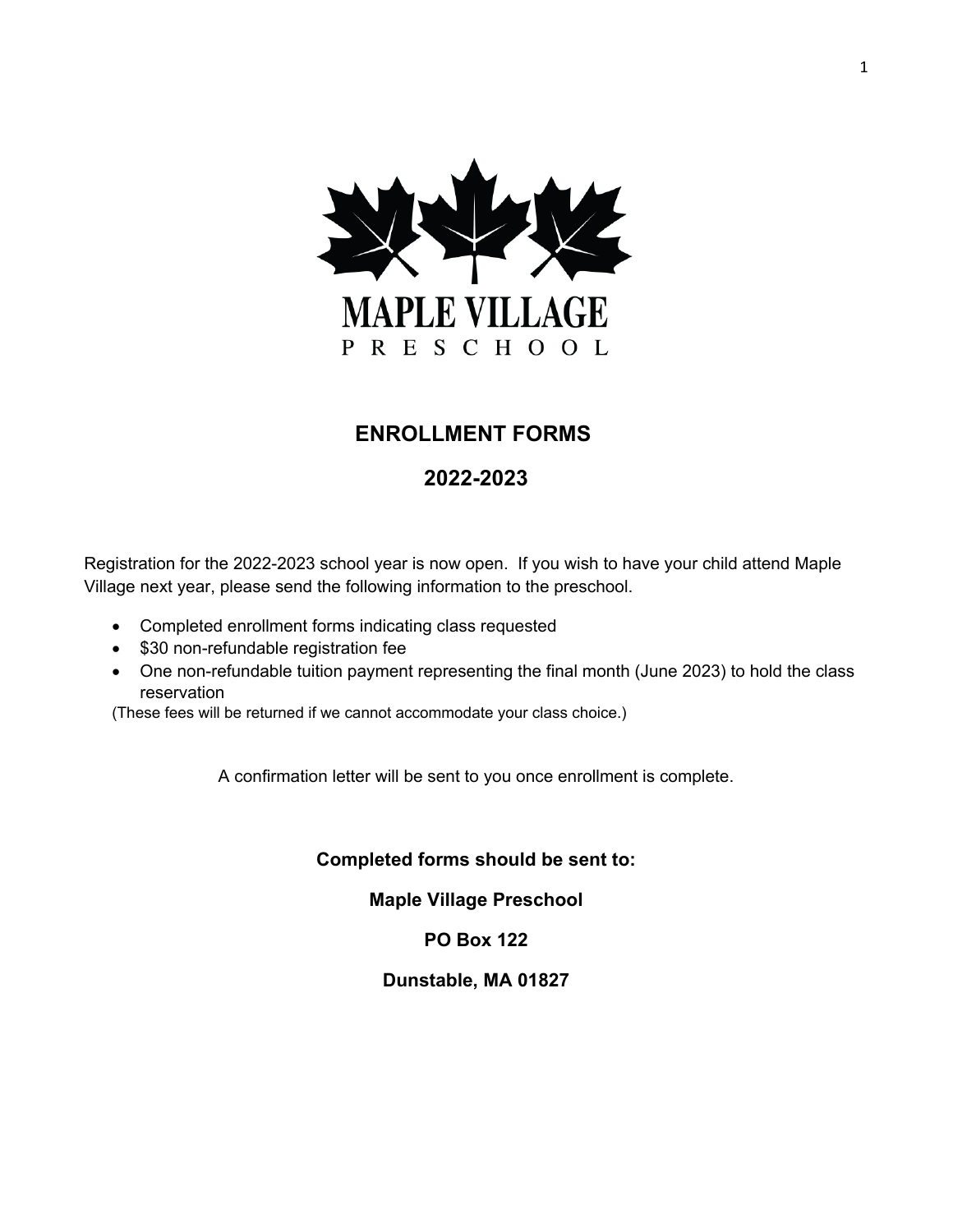# **MAPLE VILLAGE PRESCHOOL STUDENT ENROLLMENT FORM**

*(NON-REFUNDABLE REGISTRATION FEE OF \$30 MUST BE INCLUDED)*

### **2022-2023**

#### **STUDENT INFORMATION:**

|                          |                                                                                                      | Date of Birth ____________________ |
|--------------------------|------------------------------------------------------------------------------------------------------|------------------------------------|
| <b>Class Requested</b>   | <b>Pre-K Program</b>                                                                                 | \$425 per month                    |
|                          |                                                                                                      | \$290 per month                    |
|                          |                                                                                                      |                                    |
|                          |                                                                                                      |                                    |
|                          |                                                                                                      |                                    |
|                          |                                                                                                      |                                    |
|                          |                                                                                                      |                                    |
| Identifying information: | Hair Color ______________ Eye color ______________ Height ____________                               |                                    |
|                          | Weight _______________ Sex _________                                                                 |                                    |
|                          | <b>PARENT/GUARDIAN INFORMATION:</b>                                                                  |                                    |
|                          |                                                                                                      |                                    |
|                          |                                                                                                      |                                    |
|                          |                                                                                                      |                                    |
|                          | Cell # ________________________________Work # __________________________________Home # _____________ |                                    |
|                          |                                                                                                      |                                    |
|                          |                                                                                                      |                                    |
|                          |                                                                                                      |                                    |
|                          |                                                                                                      |                                    |
|                          |                                                                                                      |                                    |
|                          | Cell # _________________________________Work # _________________________________Home # _____________ |                                    |
|                          |                                                                                                      |                                    |
|                          |                                                                                                      |                                    |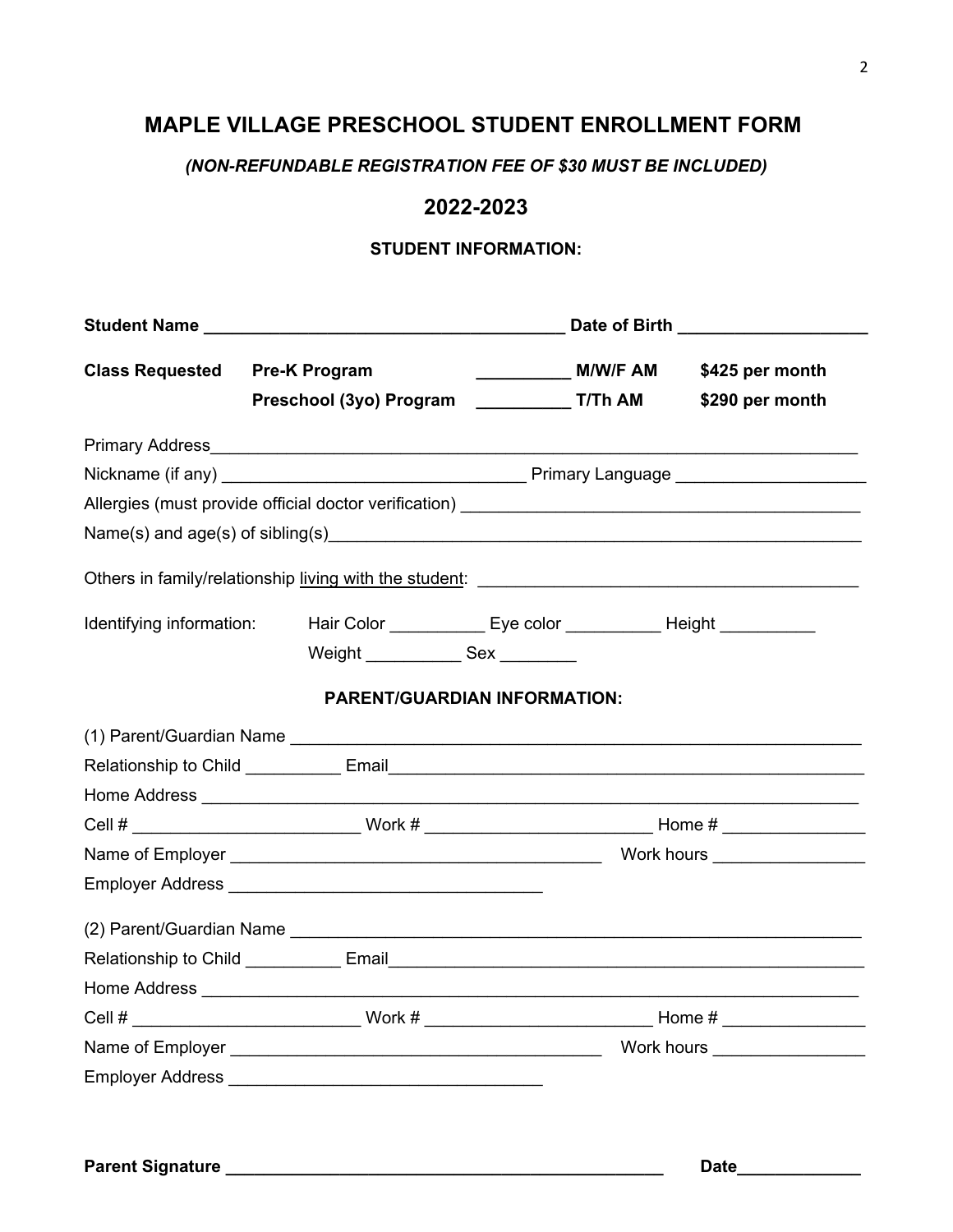## **TUITION PAYMENT AGREEMENT 2022-23**

| <b>Student's Name:</b>                     |                      |             |                        |  |
|--------------------------------------------|----------------------|-------------|------------------------|--|
| <b>Session</b>                             | <b>Time</b>          | <b>Days</b> | <b>Monthly Tuition</b> |  |
| Pre-K: 4 yr old class<br>(Red Class)       | $9:00$ am - 1:00 pm  | M, W, F     | \$425                  |  |
| Preschool: 3 yr old class<br>(Green Class) | $9:00$ am - 12:00 pm | T, Th       | \$290                  |  |

#### **Payment is due on the first calendar day of each month.**

*Late Charges: Pickup*: Late pickup will result in a charge of \$1.00 per minute after scheduled class departure. *Payment*: If tuition is not received by the tenth of the month a service charge of \$10.00 will be added for each late week.

*Returned Check*: There will be a \$20.00 service charge for any check returned for insufficient funds.

I am enrolling my child in Maple Village Preschool. I agree to pay the total tuition bill in the following manner:

- One *non-refundable* tuition payment representing the final month (June 2023) must be paid at registration to hold the class reservation.
- Nine equal monthly payments due on the first of each month from September 2022 May 2023.
- *\$50 materials fee* due September 1 2022.

Checks may be hand delivered to school or mailed to: Maple Village Preschool PO Box 122 Dunstable MA 01827

**Parent Signature \_\_\_\_\_\_\_\_\_\_\_\_\_\_\_\_\_\_\_\_\_\_\_\_\_\_\_\_\_\_\_\_\_\_\_\_\_\_\_\_\_\_\_\_\_\_ Date\_\_\_\_\_\_\_\_\_\_\_\_\_**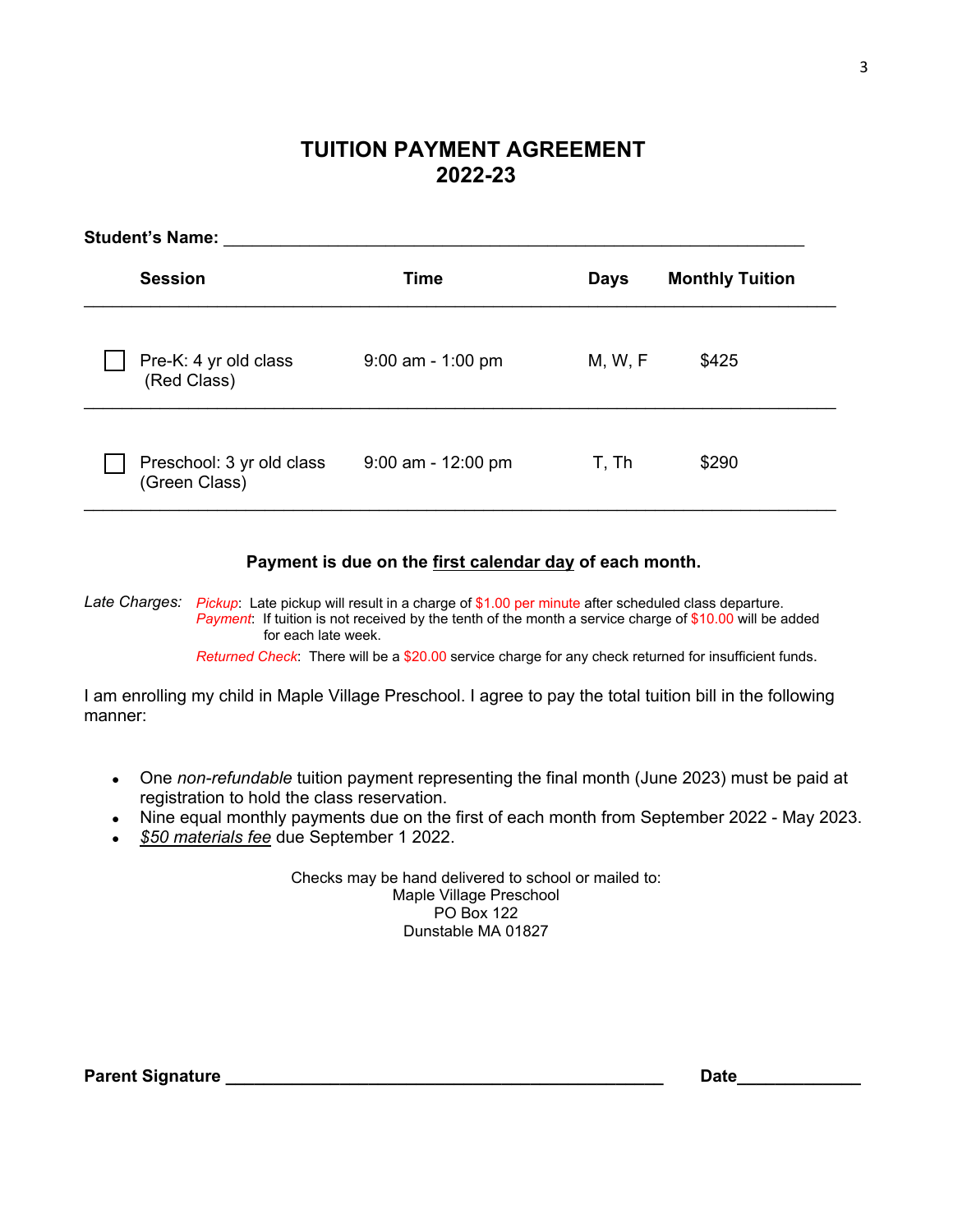# **DEVELOPMENTAL HISTORY AND BACKGROUND INFORMATION**

## **2022-23**

Regulations for licensed kindergarten and preschool facilities require this information to be on file to address the needs of children while in care.

|                                                                                 | <b>DEVELOPMENTAL HISTORY:</b> |                                                                                                                                                               |  |
|---------------------------------------------------------------------------------|-------------------------------|---------------------------------------------------------------------------------------------------------------------------------------------------------------|--|
|                                                                                 |                               | Age began sitting __________ crawling ___________ walking ___________ talking ____________                                                                    |  |
|                                                                                 |                               |                                                                                                                                                               |  |
|                                                                                 |                               |                                                                                                                                                               |  |
|                                                                                 | <b>HEALTH:</b>                |                                                                                                                                                               |  |
|                                                                                 |                               |                                                                                                                                                               |  |
|                                                                                 |                               |                                                                                                                                                               |  |
|                                                                                 |                               |                                                                                                                                                               |  |
|                                                                                 |                               | Allergies i.e. asthma, hay fever, insect bites, medicine, food reactions: [14] [15] Allergies i.e. asthma, hay fever, insect bites, medicine, food reactions: |  |
|                                                                                 |                               |                                                                                                                                                               |  |
|                                                                                 |                               |                                                                                                                                                               |  |
|                                                                                 | <b>TOILET HABITS:</b>         |                                                                                                                                                               |  |
|                                                                                 |                               |                                                                                                                                                               |  |
|                                                                                 |                               |                                                                                                                                                               |  |
| Word for:                                                                       |                               |                                                                                                                                                               |  |
|                                                                                 |                               |                                                                                                                                                               |  |
|                                                                                 |                               |                                                                                                                                                               |  |
|                                                                                 | <b>SLEEPING HABITS:</b>       |                                                                                                                                                               |  |
| Does your child become tired or nap during the day (include when and how long)? |                               |                                                                                                                                                               |  |
|                                                                                 |                               |                                                                                                                                                               |  |
|                                                                                 |                               |                                                                                                                                                               |  |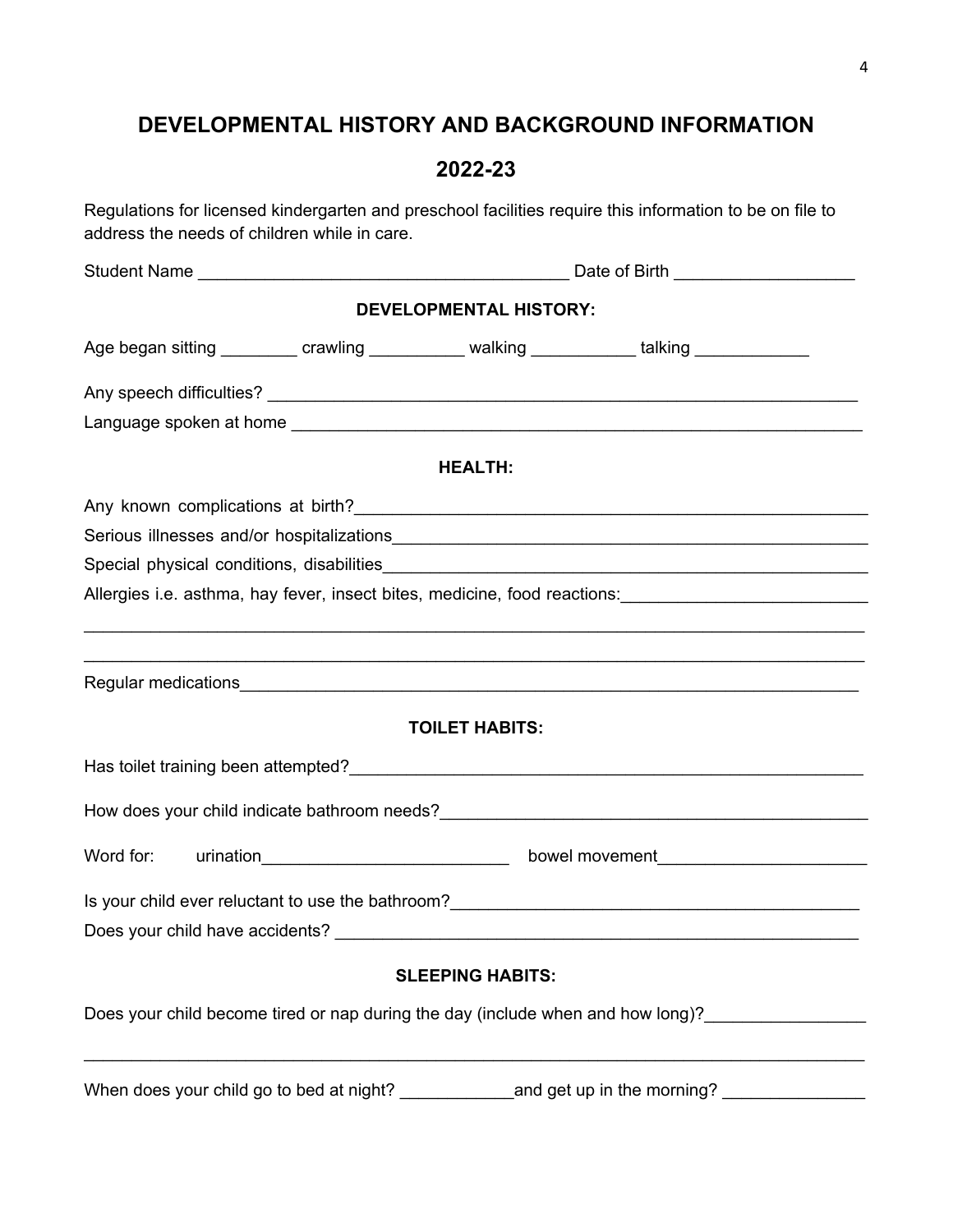# **DEVELOPMENTAL HISTORY AND BACKGROUND INFORMATION (continued)**

#### **SOCIAL RELATIONSHIPS:**

| By nature is he/she: _________ friendly ______ aggressive ______ shy ________ withdrawn                                                                                                                                           |                      |  |
|-----------------------------------------------------------------------------------------------------------------------------------------------------------------------------------------------------------------------------------|----------------------|--|
|                                                                                                                                                                                                                                   |                      |  |
|                                                                                                                                                                                                                                   |                      |  |
| Does your child attend the following: Play date w/parent __________ Play date w/out parent _________                                                                                                                              |                      |  |
|                                                                                                                                                                                                                                   |                      |  |
|                                                                                                                                                                                                                                   |                      |  |
|                                                                                                                                                                                                                                   |                      |  |
|                                                                                                                                                                                                                                   |                      |  |
|                                                                                                                                                                                                                                   |                      |  |
|                                                                                                                                                                                                                                   |                      |  |
| ,我们也不能在这里的人,我们也不能在这里的人,我们也不能在这里的人,我们也不能在这里的人,我们也不能在这里的人,我们也不能在这里的人,我们也不能在这里的人,我们也<br>What would you like your child to gain from this school experience? ________________________________                                         |                      |  |
|                                                                                                                                                                                                                                   | <b>SPECIAL NEEDS</b> |  |
| Has your child been evaluated for a special need?<br>Mas your child been evaluated for a special need?<br>Masseum Masseum Masseum Masseum Masseum Masseum Masseum Masseum Masseum Masseum Masseum Masseum Masseum Masseum Masseum |                      |  |
| Does your child have trouble with: ___________ hearing ___________ speech ________ emotions                                                                                                                                       |                      |  |
|                                                                                                                                                                                                                                   |                      |  |
|                                                                                                                                                                                                                                   |                      |  |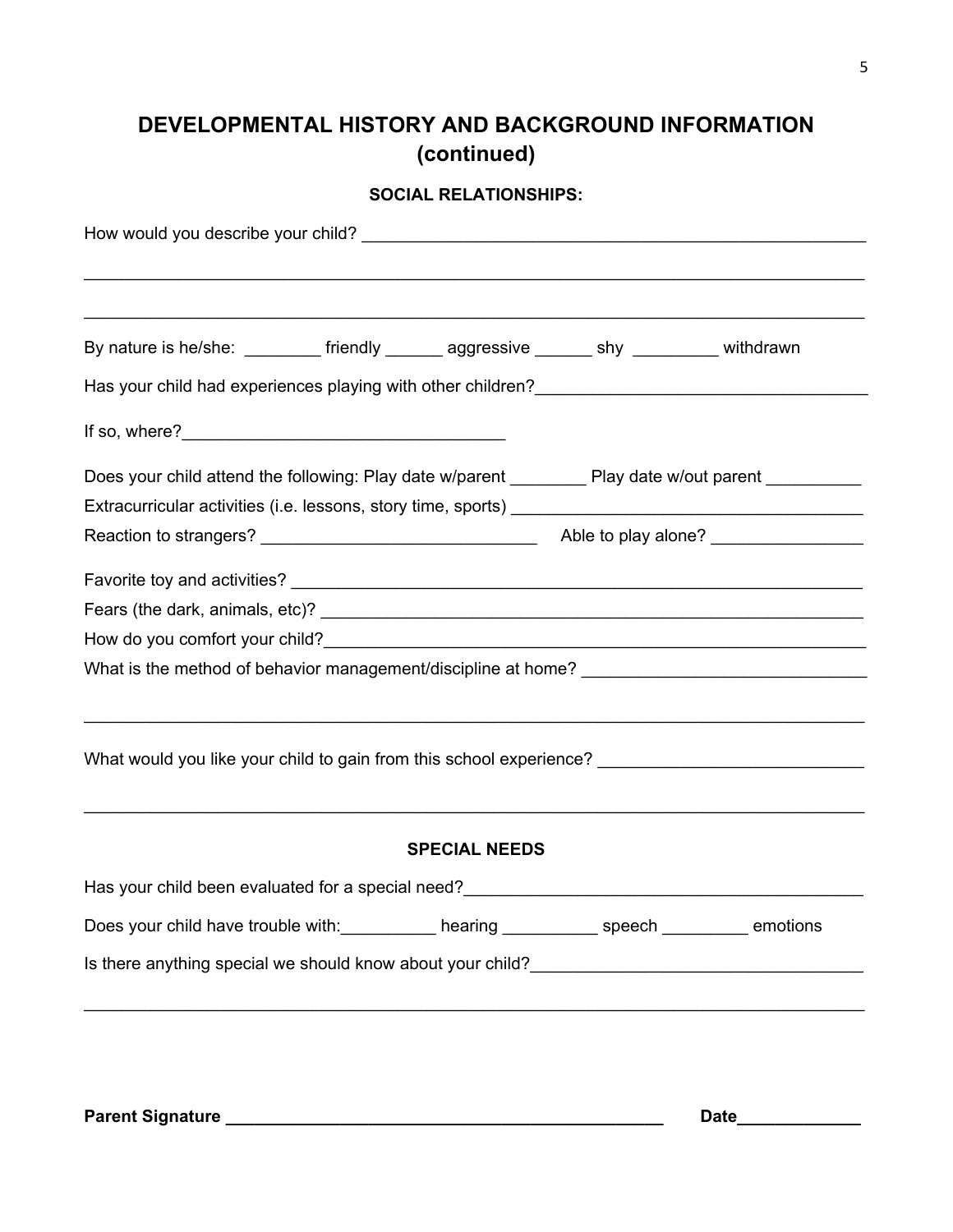# **FIRST AID AND EMERGENCY MEDICAL CARE CONSENT FORM**

### **2022-23**

| <b>Student</b><br>Name<br>Bırtr<br>Date of L |  |
|----------------------------------------------|--|
|----------------------------------------------|--|

I authorize the staff of Maple Village Preschool who are trained in the basics of first aid/CPR to give my child first aid/CPR when appropriate. I understand that every effort will be made to contact me in the event of an emergency requiring medical attention for my child. However, if I cannot be reached, I hereby authorize the program to transport my child to the nearest medical care facility and to secure necessary medical treatment for my child.

| Student's Physician's Name |                                                                                                                  |  |
|----------------------------|------------------------------------------------------------------------------------------------------------------|--|
|                            |                                                                                                                  |  |
|                            |                                                                                                                  |  |
|                            |                                                                                                                  |  |
|                            | Chronic Health Conditions <b>Chronic Health Conditions</b>                                                       |  |
| Regular medications        | and the control of the control of the control of the control of the control of the control of the control of the |  |

#### **EMERGENCY CONTACTS: (In order to be contacted)**

*\*\*These contacts are for emergency purposes only - this is not for regular school transportation needs\*\**

| Do you give permission for child to be released to this person? Yes | No |
|---------------------------------------------------------------------|----|
|                                                                     |    |
|                                                                     |    |
| Do you give permission for child to be released to this person? Yes | No |
|                                                                     |    |
|                                                                     |    |
| Do you give permission for child to be released to this person? Yes | No |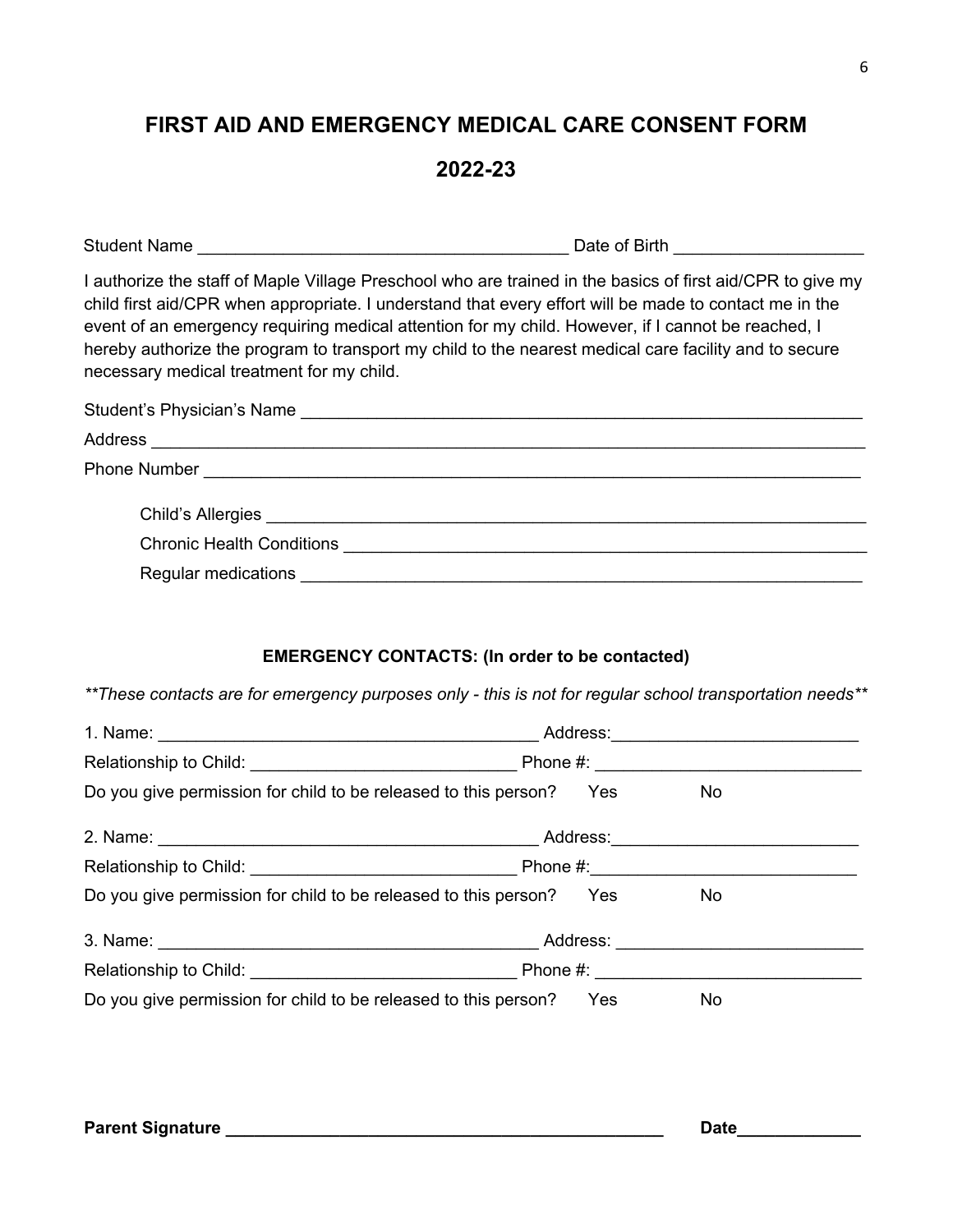# **TRANSPORTATION PLAN AND AUTHORIZATION**

In accordance with the Commonwealth of Massachusetts Department of Early Education and Care regulation 7.13 (2) each child must have an individual transportation plan. Maple Village Preschool does not provide transportation to or from school.

#### **STUDENT'S NAME**: \_\_\_\_\_\_\_\_\_\_\_\_\_\_\_\_\_\_\_\_\_\_\_\_\_\_\_\_\_\_\_\_\_\_\_\_\_\_\_\_\_\_\_\_\_\_\_\_\_\_\_\_\_\_\_\_\_\_\_\_\_\_\_

| <b>WILL ARRIVE AT THE PROGRAM:</b> | <b>WILL DEPART FROM THE PROGRAM:</b> |
|------------------------------------|--------------------------------------|
| PARENT DROP OFF                    | PARENT PICK UP                       |
| ___ OTHER (EXPLAIN)                | ____ OTHER (EXPLAIN)                 |

I give permission for my child to be released from the program at the end of the day as stated above and/or I give my permission to the following people to receive my child at the end of the day. (If no one is authorized, please indicate below by writing "NO ONE").

 $\mathcal{L}_\mathcal{L}$  , and the contribution of the contribution of the contribution of the contribution of the contribution of the contribution of the contribution of the contribution of the contribution of the contribution of

*\*\*These contacts are for regular transportation needs only - this is not for emergency purposes.\*\**

| $1_{\cdot}$ |                | RELATIONSHIP_____________________                                  |
|-------------|----------------|--------------------------------------------------------------------|
|             | <b>ADDRESS</b> |                                                                    |
|             |                |                                                                    |
|             |                |                                                                    |
|             | <b>ADDRESS</b> |                                                                    |
|             |                | CELL# HOME#<br><u> 1989 - Johann Barbara, martxa alemaniar arg</u> |
|             |                |                                                                    |
|             | <b>ADDRESS</b> |                                                                    |
|             |                |                                                                    |
|             |                | Picture identification is required upon request.                   |

*Any other transportation requests must be received in writing and maintained in the child's file.*